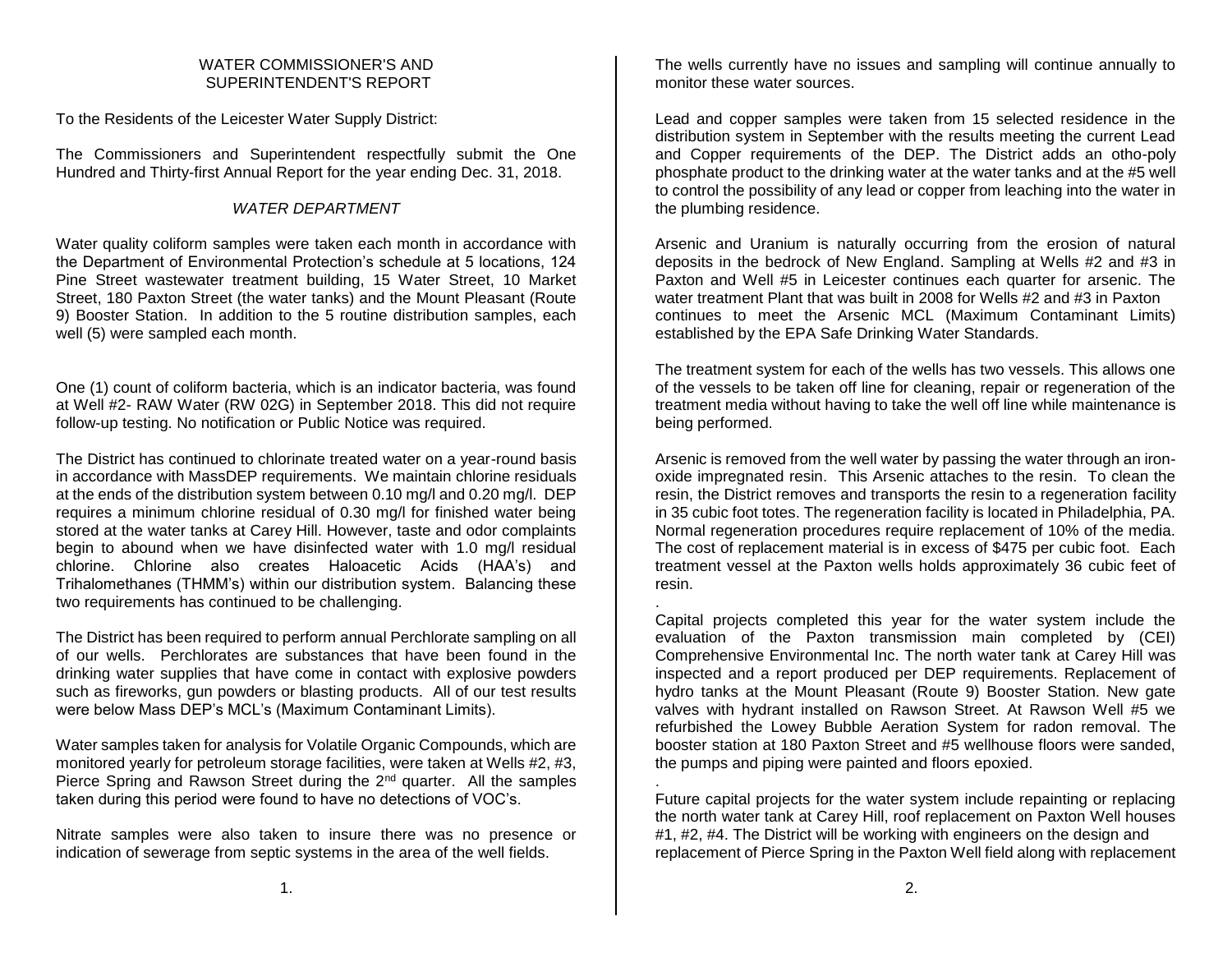of about one mile of transmission main. This project is part of our ongoing DEP Administrative Consent Order. The District is also working towards the Re-establishment of the Whittemore Street Well and design of an arsenic and uranium treatment system.

The Hersey radio read meters have continued to perform poorly with failure rates higher than 6 percent. We are currently replacing the Hersey meters with Badger E-Series, Ultrasonic Meters that read through a cellular connection. The software will allow us to have a customer portal that will allow customers to monitor their own usage. The District might go to monthly billing when all the new meters are installed.

In July 2018, the Nineteenth Consumer Confidence reports were made available to the District which included information for the previous year 2017.

Each year the Consumer Confidence reports are made available to the residents of the District by June 30 and include the information about water quality of each source, information about progress the District is making in protecting the sources and pertinent information about treatment along with general District business.

The District employs three fully licensed water treatment and distribution personnel.

We continue to collaborate with the Town of Leicester on water issues as they relate to economic development opportunities.

The Commissioners hereby reminds our customers that conserving the use of water is a primary concern to the operation of our facilities. Use of water for lawn sprinklers is only permitted between the hours of 6 p.m. and 8 p.m. as stated in Article 12, Section 1 of the LWSD Rules and Regulations. Filling of swimming pools is only permitted after an application is completed and submitted to the District at 124 Pine Street also as stated in the LWSD Rules and Regulations. Use of water for all nonessential purposes should be avoided.

#### *SEWER DEPARTMENT*

In September 2010, the LWSD was issued a new, 5-year renewal of their National Pollution Discharge Elimination System (NPDES) permit. The major changes in the permit included a decrease in our discharge limit for Total Phosphorous, Total Recoverable Copper, Aluminum and Ammonia-Nitrogen. We continue to report quarterly for Total Kjeldahl Nitrogen, Total Nitrate and Total Nitrite. We continue to perform semi- annual testing for toxicity testing on our effluent.

The monthly test results of the daily laboratory analysis have been forwarded to the Department of Environmental Protection (DEP) and the Environmental Protection Agency (EPA) as required. In addition, semiannual sampling was conducted to determine Toxicity for Acute and Chronic species survival of the treated effluent from the WWTP. There were no exceptions during 2018.

The District currently operates eight (8) Wastewater Pump Stations (WWPS) for the LWSD and three (3) WWPS Pump Stations for the Hillcrest Sewer District. All together at the end of 2018, the District operations included 11 Waste Water Pump Stations, 5 Drinking Water Pump Stations and 3 Drinking Water Booster Stations in addition to the WWTP located at 124 Pine Street.

The District is required to report annually on Infiltration and Inflow (I/I) within our collection system. Areas have been identified for upgrades to include replacement of old clay pipes; lining of clay pipes; replacement of deficient manholes; composite lining of deficient manholes; and, installation of watertight manhole covers.

The Board of Commissioners in 2011 set aside funds to look at the overall health of the wastewater treatment plant. This study will be used to upgrade the plant in the future. Regulatory requirements, fatigue and breakdowns at the plant will mandate the order of future upgrades and maintenance at the facility.

This past year projects have included repair of the existing headworks facilities (mechanical bar screen). Rebuilding the hydraulic power pack for belt press. Install new belt press feed pump and VFD. Design and install manually operated stainless steel slide gates at Dutton Pond inlet and Dutton Pond Bypass inlet. Design and install two stainless steel mechanical slide gates on chlorine contact chamber. Town Beach, Waite Street and Homestead Lane Pump-Station floors were sanded, the pumps and piping were painted and floors epoxied. Root Cutting and CCTV of the 6-inch VC sewer in Easement between Pleasant Street & Wesley Drive. Remove and replace sand filter sand.

Future projects will include the replacement of the roof for the main ops building. Construction of a new headworks building or refurbishment of the existing building; installation of biological phosphorous removal tankage ahead of aeration tank 1; replacement of mechanical aeration equipment with more energy efficient fine bubble aeration; replacement and upgrading of obsolete electrical components; emergency power generation upgrades; and upgrading of sludge de-watering facilities. These upgrades will allow us to assist the Town of Leicester in economic development areas.

The District currently employs three fully licensed wastewater treatment plant operators.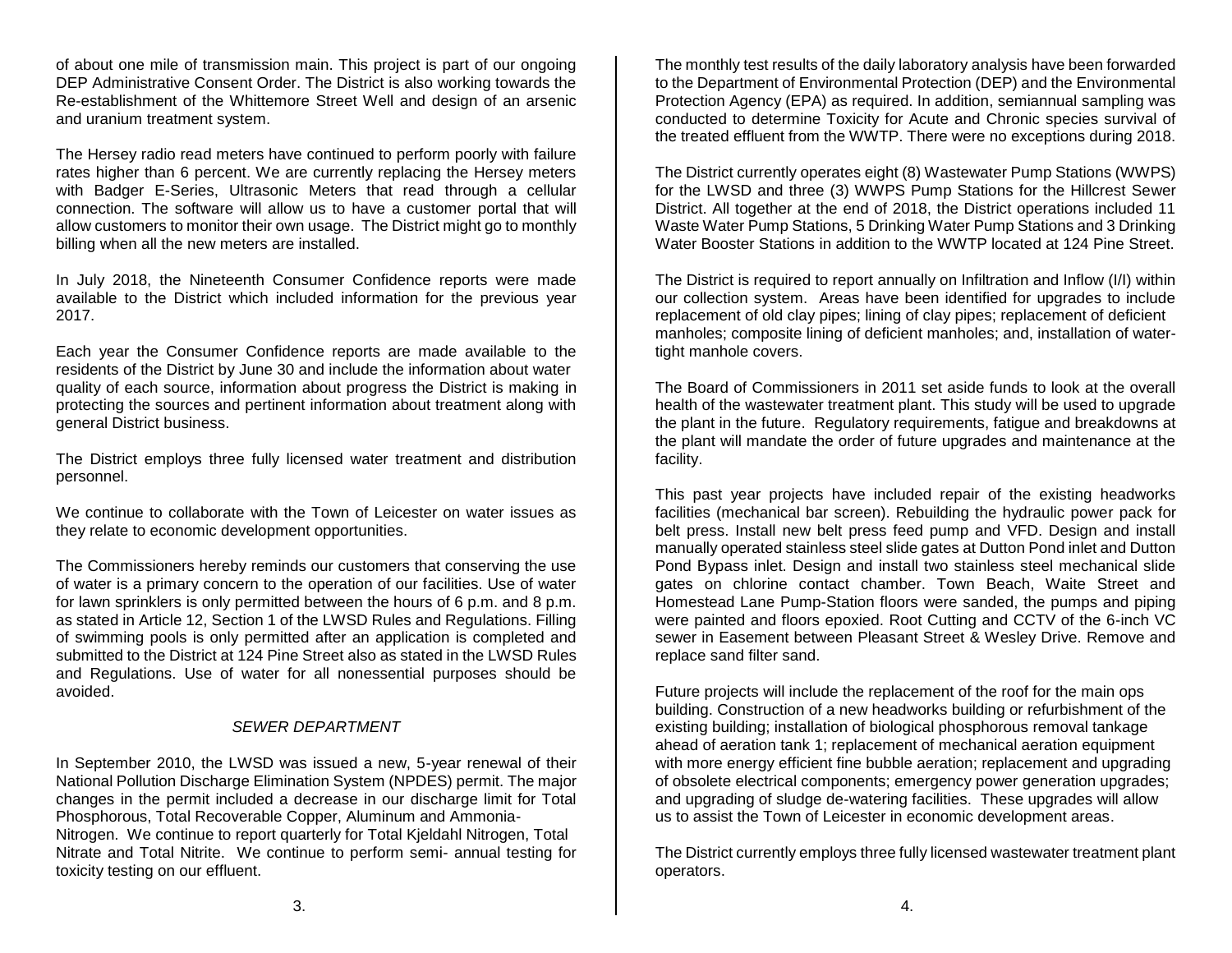The Commissioners once again cautions the residents of the District about sump pumps, roof drains, removing cleanout covers to allow surface water to enter the sanitary sewer or any other means of allowing rain or surface water to be discharged to the sanitary sewer system.

District Rules and Regulations read as follows:

Article 4 Section 6 Specific Prohibitions:

The following discharges are specifically prohibited:

- A. Groundwater, storm water and surface waters, including but not limited to, roof and surface runoff, and subsurface drainage.
- B. No water from pools, reservoirs, or cellars shall be drained into any sanitary sewer either by gravity or pump.

Should your residence be found in violation through random inspections and smoke testing, the offender will be given 30 days to correct the violation and will be fined or service discontinued according to the penalty section of the Rules and Regulations.

Copies of the Rules and Regulations are available at the office or can be found on the Districts Web Site at LWSD.Net along with Notices, Applications and other District information.

We continue to collaborate with the Town of Leicester on wastewater issues as they relate to economic development opportunities.

**Minutes of the 131st Annual Meeting Leicester Water Supply District June 5, 2018**

In accordance with the warrant legally served and posted, the legal voters of the Leicester Water Supply District met in the Leicester Water Supply District Meeting Hall, 124 Pine Street, in the Town of Leicester on Tuesday June 5, 2018 at seven in the evening (7:00 pm), to act on the following Articles, viz:

Robert F. Wilson moved to appoint Harry Brooks to be the District Moderator for the meeting. J. Donald Lennerton, Jr. seconded. Voted unanimously.

The meeting was called to order at 7:00 p.m. by the Appointed District Moderator Harry Brooks after a quorum was declared with 11 signed in voting residence.

A Motion was made by the Clerk to dispense with the reading of the Articles as everyone present had a copy of the Warrant. Leonard G. Margadonna seconded. Voted unanimously.

**ARTICLE 1:** J. Donald Lennerton, Jr. made a motion to dispense with the reading of the Officers Reports as copies of the 130th Annual Report was present and that the reports of the District Officers be accepted with the exception of any typographical errors. A second was made. Voted unanimously.

**ARTICLE 2:** Leonard G. Margadonna nominated J. Donald Lennerton,Jr. for Water Commissioner for a term of three years. Motion was seconded by Robert F. Wilson seconded. Voted unanimously.

. **ARTICLE 3**: Leonard G. Margadonna made a motion that the District vote to pay the District Officers as follows for the fiscal year beginning July 1, 2018.

| Commissioner Chairman | 2.029.00 |
|-----------------------|----------|
| 2 other Commissioners | 3,520.00 |
| Moderator             | 137.50   |
| Clerk                 | 302.50   |
| <b>TOTAL</b>          | 5.989.00 |

A second was made. Voted unanimously.

**ARTICLE 4:** Robert F. Wilson moves to see if the District will vote to raise and appropriate or transfer such sums of money as may be necessary to defray the expenses of the District for the fiscal year beginning July 1, 2018.

| Water & Sewer Maintenance(R&A)\$1,265,024.67 |                |
|----------------------------------------------|----------------|
|                                              | \$1,265,024.67 |

| To the principal Loan Payment Line Item |  |
|-----------------------------------------|--|

TOTAL \$100,000.00

6.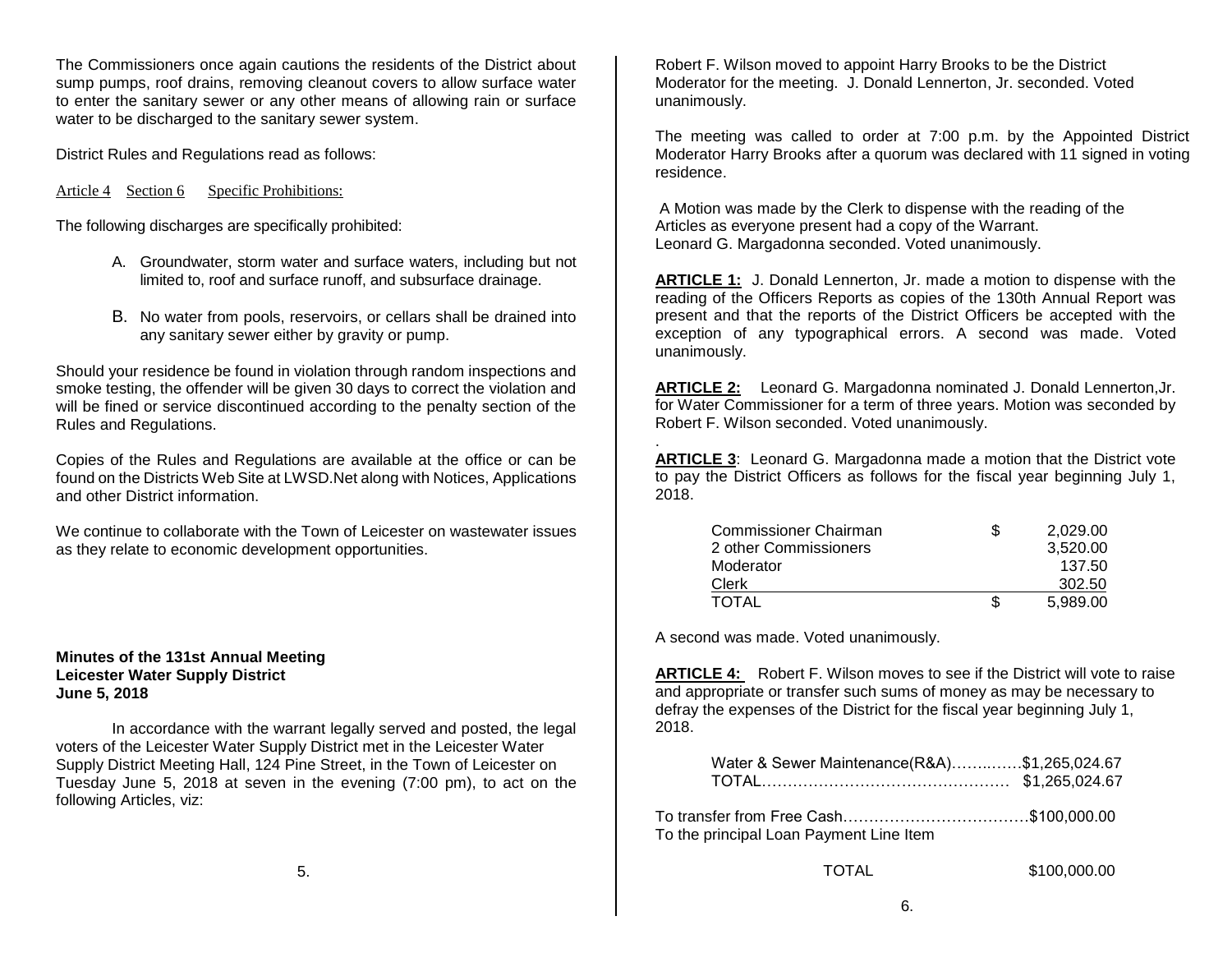To transfer from the Waite Street, Massasoit, Rural, Chapel Sewer Lateral Account:

| To Maturing Debt (Principal)\$ 30,834.00   |  |
|--------------------------------------------|--|
| To Interest on Debt (Interest)\$ 18,961.89 |  |
|                                            |  |

To transfer from the Route 9 West Sewer Lateral Account:

| To Maturing Debt (Principal)\$84,678.00    |  |
|--------------------------------------------|--|
| To Interest on Debt (Interest)\$ 52,394.06 |  |
|                                            |  |

Grand Total…………..................................................\$1,551,892.62

Leonard G. Margadonna seconded. Voted unanimously.

**ARTICLE 5:** J. Donald Lennerton, Jr made the motion that the District vote to authorize the Treasurer with the approval of the Commissioners to borrow in anticipation of the revenue for the fiscal year beginning July 1, 2017, in accordance with Mass. Gen. Laws, c. 44, sec 4 and Acts in amendment thereon, and including in addition thereto, Chapter 849 of the Acts of 1969, as amended, by issuing a note or notes payable within one year and renew any note or notes as may be given for a period of less than one year. Leonard G. Margadonna seconded. Voted unanimously.

**ARTICLE 6:** Robert F. Wilson made the motion to transfer a sum of \$18,000.00 from free cash to fund the Rehabilitation of Well #5. J. Donald Lennerton, Jr. seconded. Voted unanimously.

**ARTICLE 7:** Leonard G. Margadonna made the motion to transfer the sum of \$35,000.00 from Sewer Development Account to fund the infiltration and inflow account. Robert F. Wilson seconded. Voted unanimously.

Robert F. Wilson made a motion to adjourn. Leonard G. Margadonna seconded. Voted unanimously.

The meeting was adjourned at 7:15 p.m. after a motion and a second was made. 11 legal votes attended the meeting.

Respectfully submitted, Nancy L. Almeida District Clerk June 5, 2018

TREASURER'S REPORT JULY 1, 2017 TO JUNE 30, 2018

### **RECEIPTS** 2018

| <b>WATER REVENUE</b>                         | \$589,916.17   |
|----------------------------------------------|----------------|
| <b>SEWER REVENUE</b>                         | \$511,911.79   |
| <b>INTEREST INCOME BANK ACCOUNTS</b>         | \$3,442.18     |
| <b>INTEREST WAITE LATERAL</b>                | \$561.78       |
| <b>INTEREST RT 9 LATERAL</b>                 | \$2,462.10     |
| <b>OTHER CHARGES</b>                         | \$135,506.24   |
| <b>WATER CONNECTION FEES</b>                 | \$11,500.00    |
| SEWER CONNECTION FEES                        | \$21,000.00    |
| <b>WATER ASSESSMENTS</b>                     | \$16,163.44    |
| <b>SEWER ASSESSMENTS</b>                     | \$37,492.80    |
| BETTERMENT COLLECTIONS                       | \$76,930.91    |
| <b>BETTERMENT INTEREST</b>                   | \$39,572.31    |
| NATIONAL GRID RENTAL                         | \$7,678.00     |
| HILLCREST SEWER INSPECTION FEES              | \$30.00        |
| <b>TOTAL RECEIPTS</b>                        | \$1,454,167.72 |
| <b>DISBURSEMENTS</b>                         |                |
| <b>WATER MAINTENANCE</b>                     | \$520,967.49   |
| <b>SEWER MAINTENANCE</b>                     | \$590,310.20   |
| <b>MATURING DEBT</b>                         | \$235,709.00   |
| <b>INTEREST ON DEBT</b>                      | \$87,351.40    |
| <b>WORCESTER COUNTY RETIREMENT</b>           | \$40,028.00    |
| ART #7 5-26-14 COMPREHENSIVE STUDY           | \$5,465.25     |
| ART #6 6-7-16 WATER TREATMENT MEDIA          | \$0.00         |
| ART #6 6-6-17 WATER TREATMENT FACILITY STUDY | \$0.00         |
| ART #6 6-5-18 REHIBILITATION OF WELL #5      | \$0.00         |
| ART #7 6-5-18 INFLOW & INFILTRATION          | \$0.00         |
| <b>TOTAL DISBURSEMENTS</b>                   | \$1,479,831.34 |
|                                              |                |